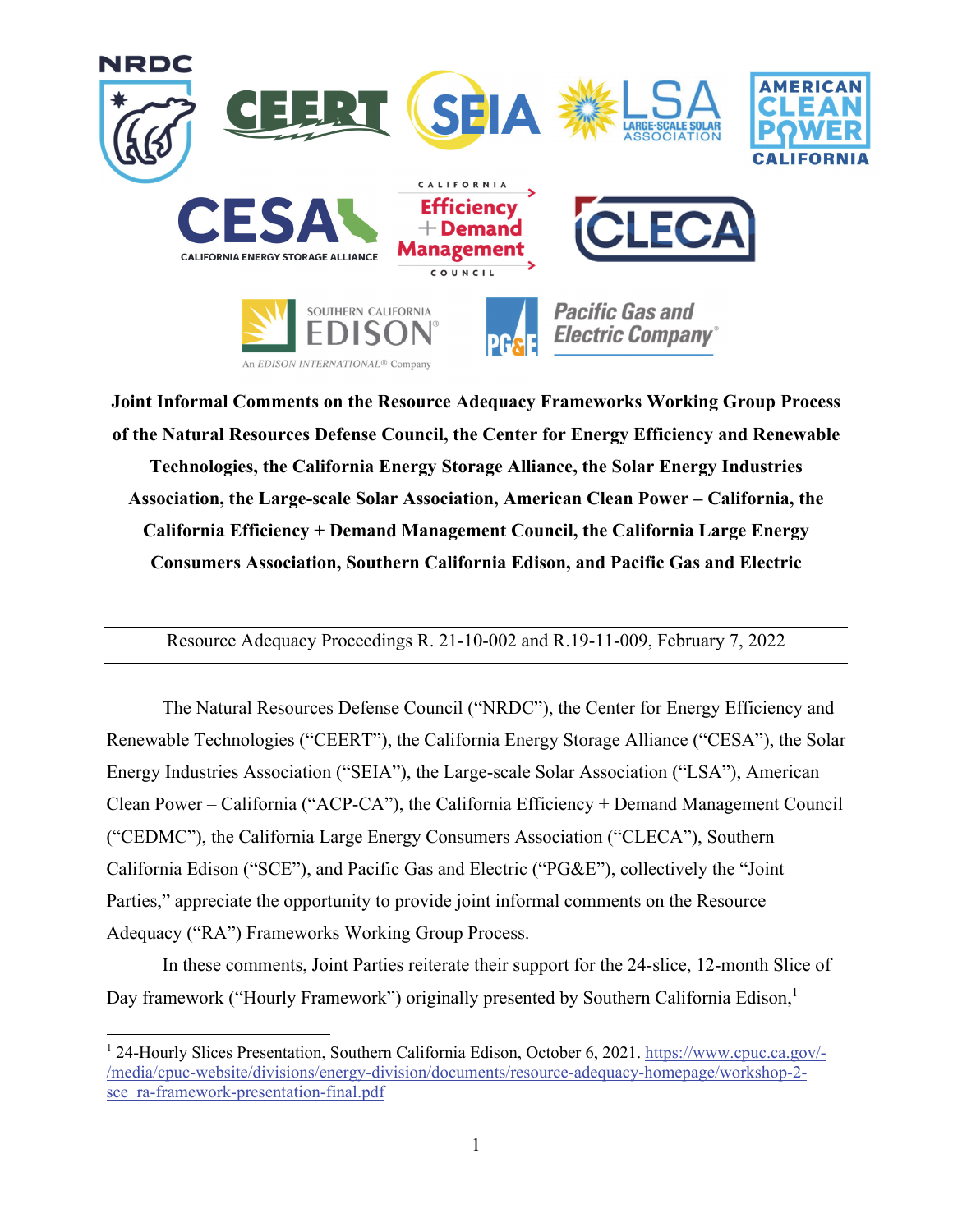supported by Pacific Gas & Electric, and refined through stakeholder input through the workshop process. The Joint Parties represent a broad set of market participants and stakeholders, including the state's two largest Load Serving Entities (LSEs), trade associations representing the renewables, storage, and demand response industries, and environmental advocacy groups. The Joint Parties represent a diversity of market and policy interests, and bring extensive expertise related to reliability and resource planning, market design, commercial transactions, and legal and regulatory policy relevant to RA structural reform.

While individual parties have unique perspectives on implementation details, Joint Parties are aligned in their support for the core tenets of the Hourly Framework as the best path forward for the evolution of the RA program. The Hourly Framework is a refined evolution of the Slice of Day framework directionally adopted in D.21-07-014, which would:

- $\triangleright$  Provide a more robust and adaptable reliability structure that can address a wide range of future grid conditions and emerging reliability needs;
- $\triangleright$  Be iteratively calibrated and managed using industry standard reliability analysis to mitigate both reliability and overprocurement risk;
- $\triangleright$  Facilitate more effective participation of preferred resources through the explicit representation of hourly dynamics and storage charging requirements;
- $\triangleright$  Reduce barriers to demand-side management and distributed resource participation in the RA program through the use of LSE-specific load shapes;
- $\triangleright$  Support near- and long-term resource planning by individual LSEs as a linkage between the RA and Integrated Resource Planning processes; and
- $\triangleright$  Retain many key elements of the current program, including a bilateral marketplace, resource transactability, and existing CAISO market participation rules.

The Joint Parties support a managed, thoughtful transition to the new RA framework, with an emphasis on minimizing disruption to existing contracts and on-going procurement, and a strong emphasis on the role of probabilistic reliability modeling as a key input to program calibration and robustness. The Joint Parties look forward to working with Energy Division and parties on continued calibration of the final RA framework, and submit the attached consensus principles to guide program implementation.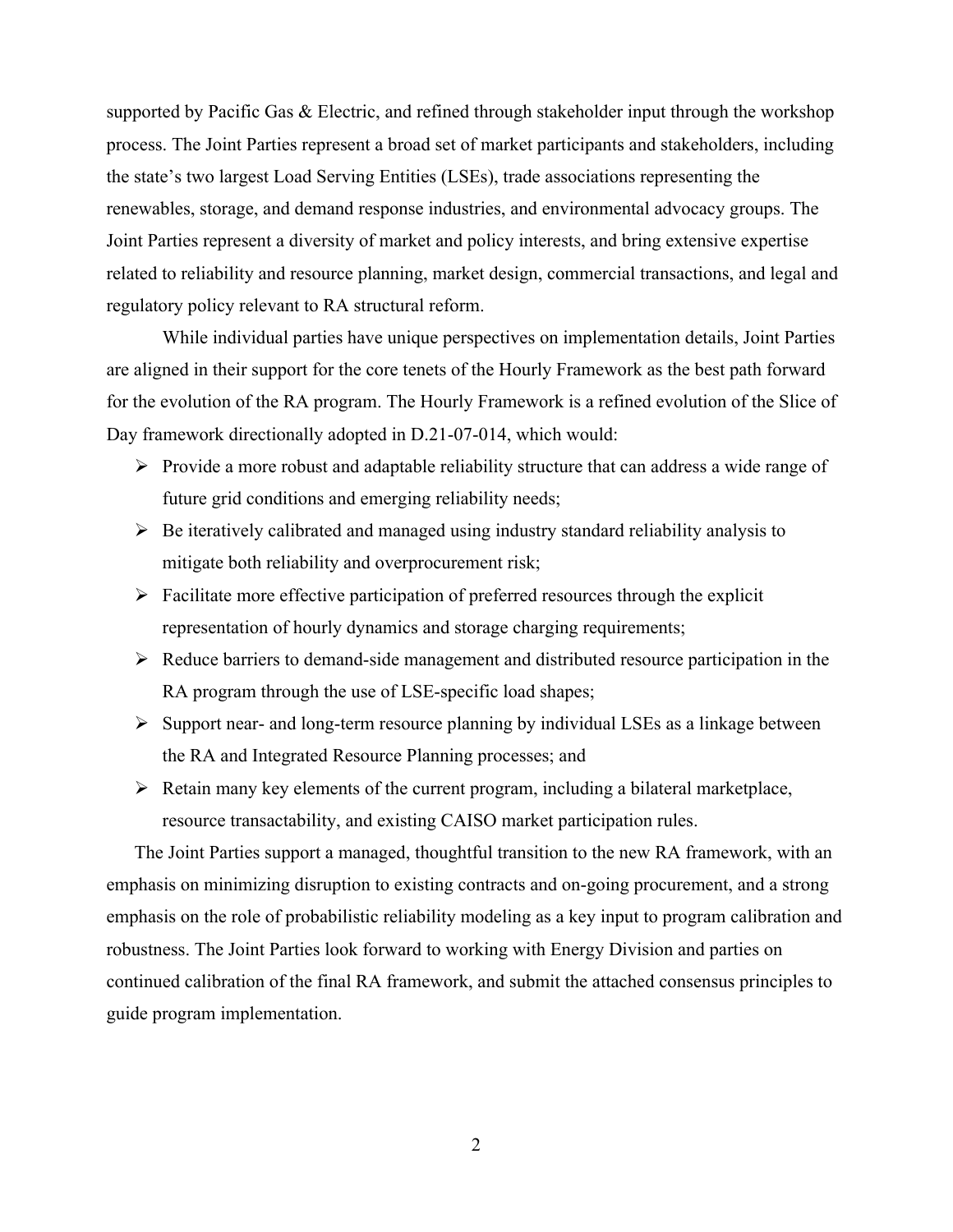#### **RA Slice of Day Coalition Principles2**

**Summary Position:** Support the 24-slice, 12-month Slice of Day Framework ("Hourly

Framework") approach as the best path forward to ensure reliability, maximize the ability of

preferred resources to provide RA capacity commensurate with their operational capabilities, and

properly align reliability incentives for LSEs.

#### **1. Structural Elements:**

- a. **Framework:** Adopt the Hourly Framework with hourly capacity and storage charging sufficiency checks
- **b. Showing:** Single monthly showing of resources (not 24 hourly showings)
- **c. Must Offer:** Maintain compatibility with CAISO market operations and CAISO Must Offer Obligation rules

#### 2. **Resource Counting:**

- a. **Variable Energy Resources:** Assign variable renewable resources a month-hour profile in a manner:
	- i. Commensurate with expected availability
	- ii. Transparent and accessible to stakeholders
	- iii. Inclusive of technology and geographic diversity
	- iv. Which recognizes the unique characteristics of hybrid resources
- b. **Storage and DR:** Assign storage and DR efficiently across hours consistent with their capabilities
- c. **Conventional Resources:** Assign conventional resources counting characteristics commensurate with their operational characteristics
- d. **Transition:** Minimize disruptions when transitioning resources to new counting methodologies

# **3. Need Determination and Allocation:**

- **a. Load:** Use LSE-specific load shapes
	- **i.** Establish avenues for greater participation of BTM / DSM load modification technologies and approaches
- b. **PRM:** Determine PRM annually / biennially informed by LOLE analysis through the IRP

# 4. **IRP Integration:**

- a. Incorporate RA test into LSE IRP filings
- b. Use IRP submissions for annual or biennial calibration

# **5. Transactability:**

- a. Each RA resource will have all relevant slices bundled with the resource
- b. Maintain the ability to trade RA capacity, including a pro-rata share of an RA resource
- c. Respect the terms of existing PPAs between power suppliers and LSEs

<sup>&</sup>lt;sup>2</sup> The coalition principles were presented at the  $12/15/21$  stakeholder workshop on behalf of: The Natural Resources Defense Council, the Center for Energy Efficiency & Renewable Technologies, Vote Solar, the Solar Energy Industries Association, the American Clean Power Association, the California Efficiency + Demand Management Council, and Southern California Edison.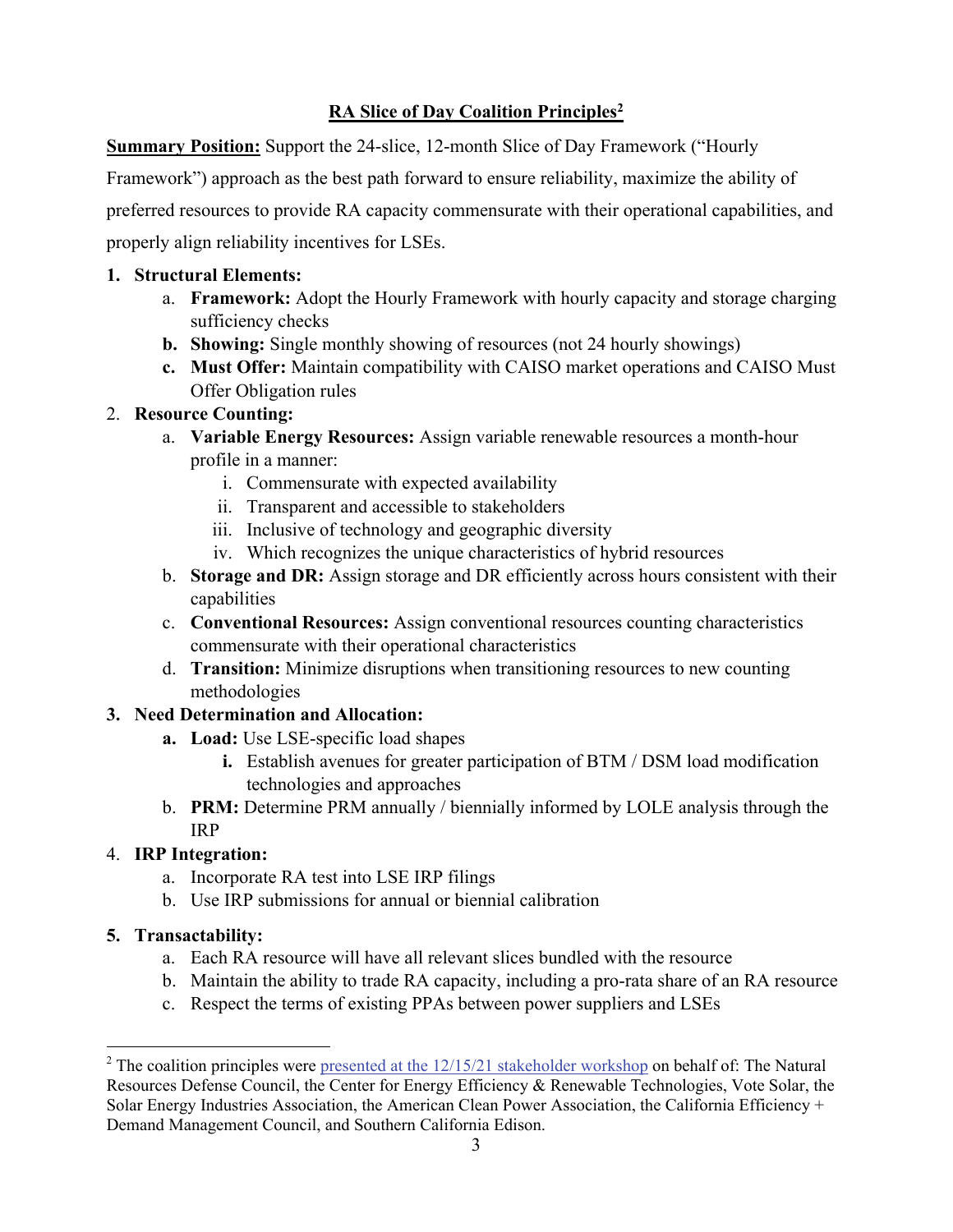Respectfully submitted,

**Dated:** February 7, 2022

/s/ Nick Pappas

Nick Pappas NP Energy LLC Consultant to the Natural Resources Defense Council (925) 262-3111 Nick@NPEnergyCA.com

/s/ Mohit Chhabra

Mohit Chhabra Senior Scientist Natural Resources Defense Council (415) 875-6100 mchhabra@nrdc.org

/s/ V. John White

V. John White Executive Director Center for Energy Efficiency and Renewable Technologies (916) 447-3420 vjw@ceert.org

/s/ Greg Wikler

Greg Wikler Executive Director California Efficiency + Demand Management Council (925) 286-1710 policy@cedmc.org

/s/ Rick Umoff

Rick Umoff Senior Director & Counsel, California Solar Energy Industries Association (202) 603-0883 rumoff@seia.org

/s/ Danielle Mills

Danielle Mills **Director** American Clean Power - California (916) 320-7584 Danielle@RenewableEnergyStrategies.com

/s/ Jin Noh

Jin Noh Policy Director California Energy Storage Alliance (510) 296-0420 jnoh@storagealliance.org

/s/ Shannon Eddy

Shannon Eddy Executive Director Large-scale Solar Association (415) 819-4285 eddyconsulting@gmail.com